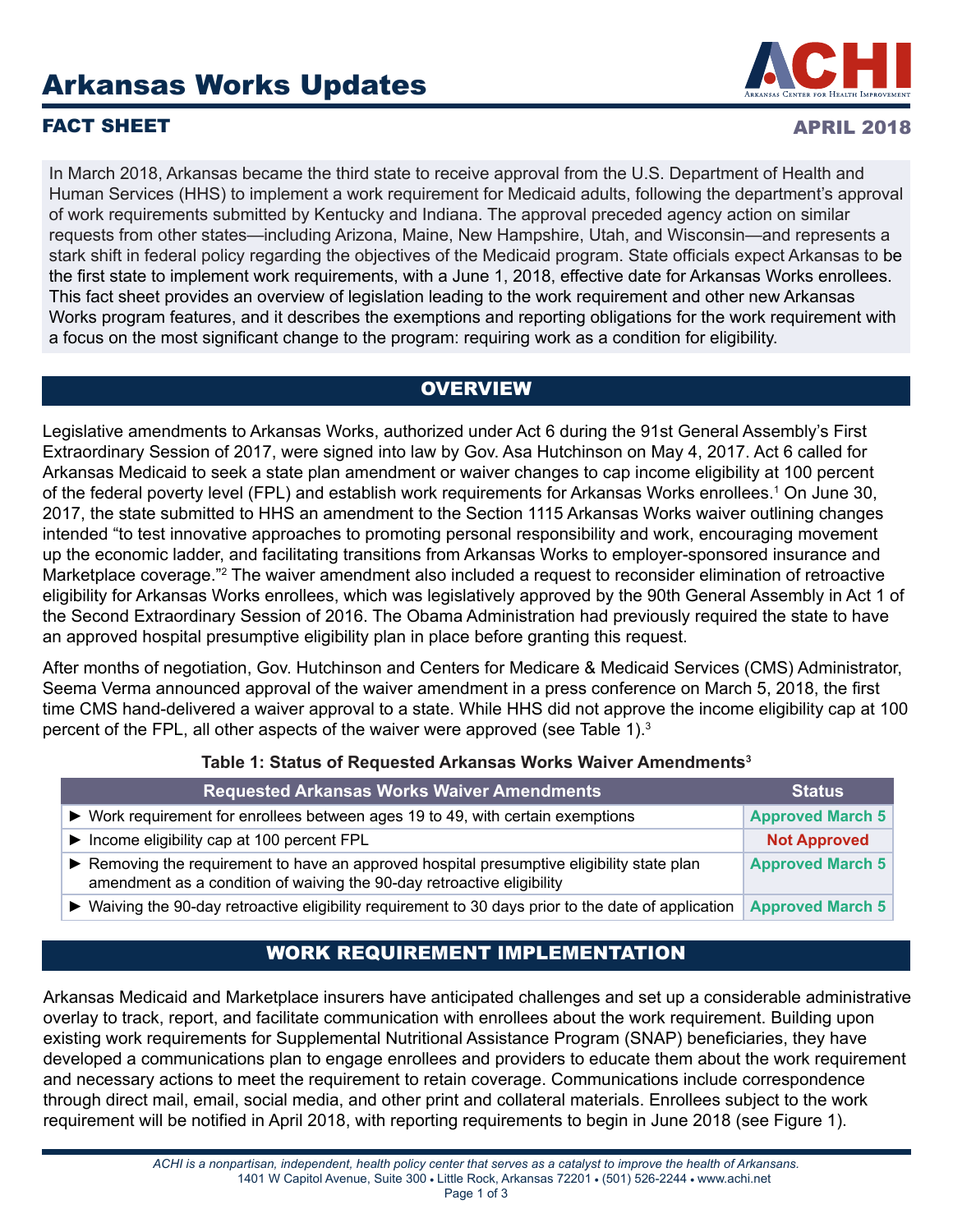

Arkansas Medicaid has also invested in the development of an online portal for enrollee reporting of exemptions and work certification that is linked from the eligibility website. The portal for reporting will be different than two other online portals that applicants use for plan enrollment and access to resources to meet the work requirement. Notably, Arkansas Medicaid will require applicants to either have or obtain an email address as part of the eligibility process. The email address will be used for access to the reporting portal and for communication, including receipt of required notices from Arkansas Medicaid or Marketplace insurers.

Arkansas Works enrollees aged 19 to 49 will be subject to the work requirement, while those 50 and older will not. The state plans to phase in the work requirement, beginning with 30- to 49-year-olds in 2018, adding 19- to 29-year-olds in 2019. Approximately 100,000 enrollees at or below 100 percent of the FPL will be subject to the work requirement in 2018. If Medicaid officials decide to apply work requirements to individuals above 100 percent of the FPL—which the waiver terms and conditions allow—then another approximately 20,000 beneficiaries will be affected.

## WORK REQUIREMENT EXEMPTIONS

Not all enrollees will be required to report work activities. Roughly 60 percent of enrollees are expected to be exempt. These include beneficiaries who are exempt from the work requirement for SNAP and those receiving Transitional Employment Assistance (TEA), both of which can be verified by the state every 30 days using its own data. The exemptions listed in Table 2 also qualify and are determined at application, renewal, or attestation through the portal.

#### **Table 2: Work Requirement Exemptions**

- ► Medical frailty
- ► Living in the home with a dependent minor
- ► Pregnancy (valid until the end of post-partum care)
- ► Caring for a physically or mentally incapacitated person
- ► Short-term physical or mental incapacitation
- ► Participation in an alcohol or drug treatment program
- ► Enrollment in full-time education
- ► Receipt of unemployment benefits

# WORK REQUIREMENT ACTIVITIES AND REPORTING

For Arkansas Works enrollees who do not meet an exemption, they must be employed, with a gross income that is greater than \$736.78 per month (the Arkansas minimum wage of \$8.50 per hour multiplied by 20 hours per week at 4.334 weeks per month), or have a combination of work activities, which may include employment hours, totaling 80 hours per month. Table 3 lists approved work activities that require demonstration of compliance.

#### **Table 3: Work Requirement Activities and Reporting**

| $\blacktriangleright$ Employment of at least 80 hours per month<br>$\blacktriangleright$ Education (less than full time)<br>$\triangleright$ Job or vocational training<br>▶ Volunteer work (must include agency name, address, and<br>phone number) | hours per year)<br>Assistance work requirement | ▶ Participation in classes on health insurance, use of the<br>healthcare system, or healthy living (maximum of 20<br>Fulfillment of SNAP or Transitional Employment |
|------------------------------------------------------------------------------------------------------------------------------------------------------------------------------------------------------------------------------------------------------|------------------------------------------------|---------------------------------------------------------------------------------------------------------------------------------------------------------------------|
| $\triangleright$ Independent job search (up to 40 hours per month)<br>$\triangleright$ Job search training (up to 40 hours per month)                                                                                                                |                                                | $\triangleright$ Job assistance activities or programs through the<br>Arkansas Department of Workforce Services                                                     |
|                                                                                                                                                                                                                                                      |                                                |                                                                                                                                                                     |

Enrollees must report employment, exemptions, or other work activity for the current month by the fifth day of the following month. Failure to report results in the loss of coverage at the end of the third non-consecutive month of